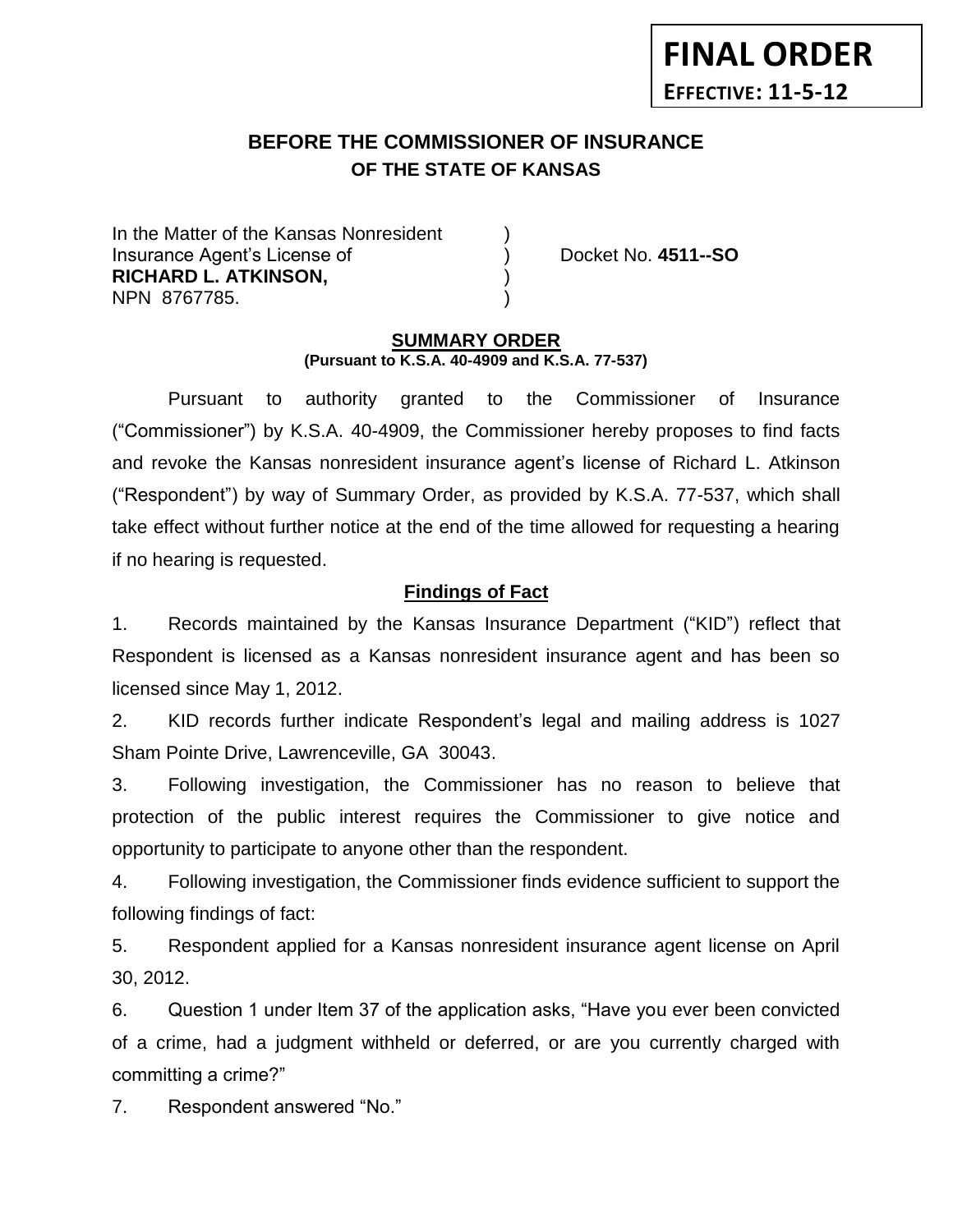8. At the time of Respondent's application, Respondent had been arrested and charged with a crime.

9. Question 2 under Item 37 of the application asks, "Have you ever been named or involved as a party in an administrative proceeding . . . regarding any professional or occupational license or registration?"

10. Respondent answered "No."

11. Effective April 23, 2012, the insurance commissioner for the state of Georgia assessed a monetary penalty against Respondent.

12. By letter dated September 24, 2012, and addressed to Respondent at his mailing address of record, counsel for KID invited Respondent to reply in writing within 15 business days if he disputed any of the foregoing facts.

13. To date, Respondent has not replied, and the letter has not been returned; thus, the facts are deemed undisputed.

## **Applicable Law**

14. K.S.A. 2011 Supp. 40-4909(a) provides, in relevant part:

"The commissioner may deny, suspend, revoke or refuse renewal of any license issued under this act if the commissioner finds that the applicant or license holder has:

(1) Provided incorrect, misleading, incomplete or untrue information in the license application. . . .

(3) Obtained or attempted to obtain a license under this act through misrepresentation or fraud. . . .

(8) Used any fraudulent, coercive, or dishonest practice, or demonstrated any incompetence, untrustworthiness or financial irresponsibility in the conduct of business in this state or elsewhere." K.S.A. 2010 Supp. 40- 4909(a).

15. "In addition, the commissioner may suspend, revoke or refuse renewal of any license issued under this act if the commissioner finds that the interests of the insurer or the insurable interests of the public are not properly served under such license." K.S.A. 2011 Supp. 40-4909(b).

# **Conclusions of Law**

16. The Commissioner has jurisdiction over Respondent as well as the subject matter of this proceeding, and such proceeding is held in the public interest.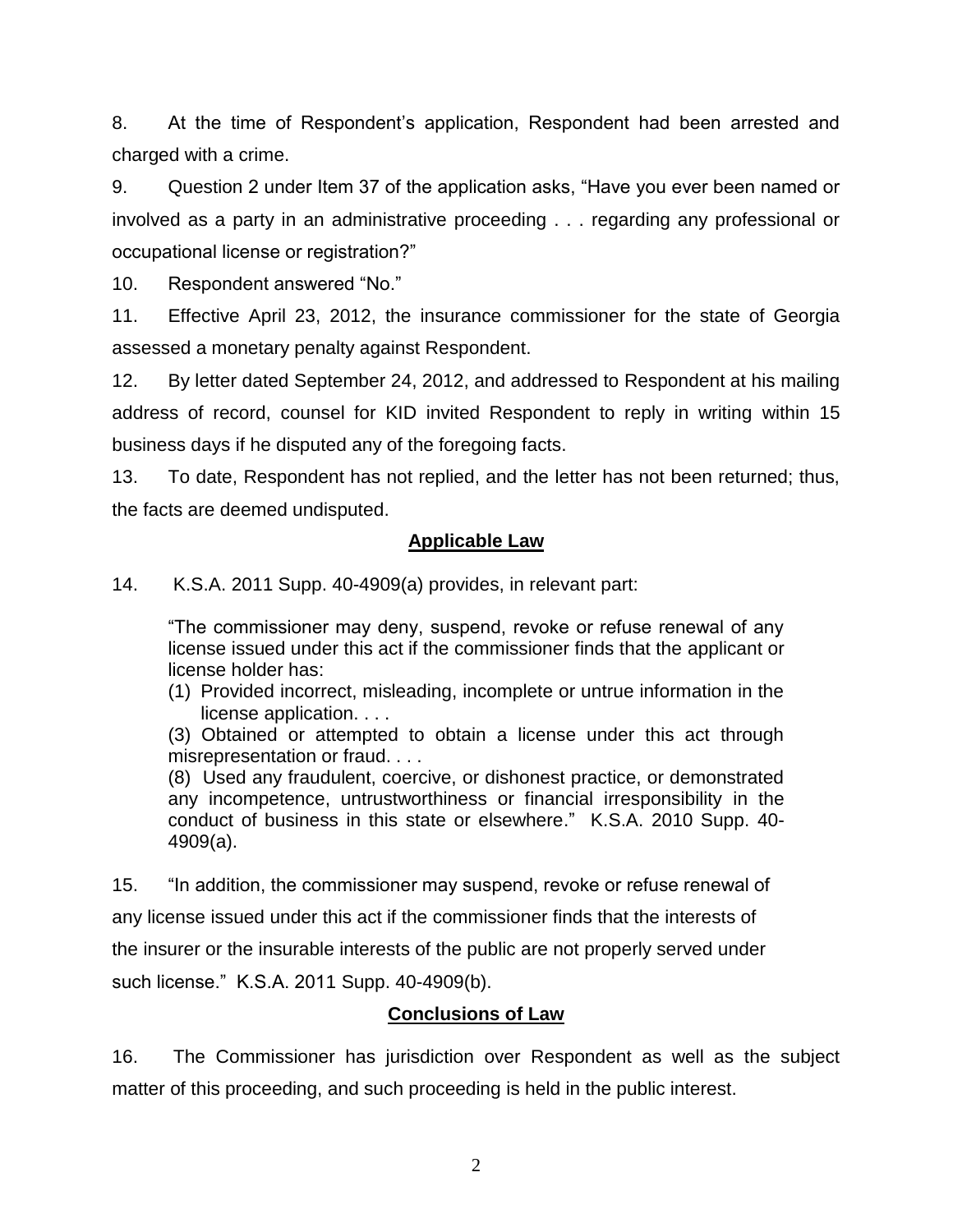17. The Commissioner finds that Respondent's license may be revoked or suspended pursuant to K.S.A. 40-4909(a)(1) because Respondent falsely stated on his application that he had never been convicted of a crime or had a judgment withheld or deferred and was not currently charged with a crime.

18. Consequently, the Commissioner also finds that Respondent's license may be revoked or suspended pursuant to K.S.A. 40-4909(a)(3) because Respondent obtained his license through misrepresentation or fraud.

19. Based on the foregoing findings, the Commissioner concludes that sufficient grounds exist for the revocation of Respondent's insurance agent's license pursuant to K.S.A. 40-4909(a).

20. In addition, the Commissioner concludes that Respondent's insurance agent's license may be revoked pursuant to K.S.A. 40-4909(b) because it is not serving the interests of the insurer or the insurable interests of the public.

21. Based on the facts and circumstances set forth herein, it appears that the use of summary proceedings in this matter is appropriate, in accordance with the provisions set forth in K.S.A. 77-537(a), in that the use of summary proceedings does not violate any provision of the law, the protection of the public interest does not require the KID to give notice and opportunity to participate to persons other than Respondent, and after investigation, KID believes in good faith that the allegations will be supported to the applicable standard of proof.

### **Policy to be Served**

22. Before issuing an insurance agent license, the Commissioner must determine that the applicant is qualified and has not committed any act that would be grounds for denial, suspension, or revocation. K.S.A. 40-4905(b). Further, the Commissioner may revoke any license issued under the Insurance Agents Licensing Act if the Commissioner finds that the interests of the insurer or the insurable interests of the public are not properly served under the license. K.S.A. 49-4909(b). The following action is necessary and appropriate to promote the security and integrity of the insurance business and protect insurance consumers by licensing, or continuing to license, persons or entities to sell, solicit, or negotiate insurance in the State of Kansas only if their conduct indicates they are both qualified and trustworthy.

3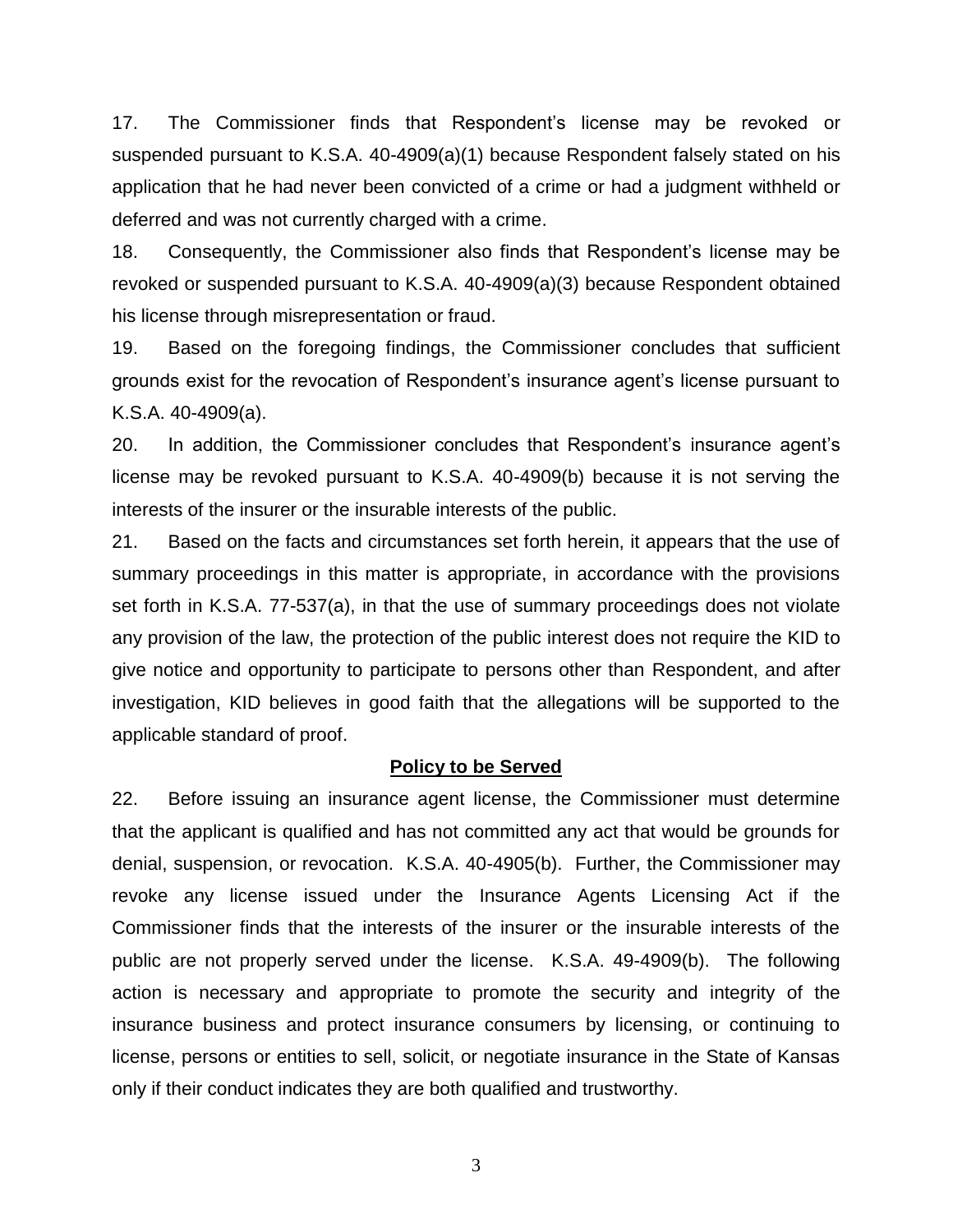**IT IS THEREFORE ORDERED BY THE COMMISSIONER OF INSURANCE THAT** the Kansas nonresident insurance agent's license of **RICHARD L. ATKINSON** is hereby **REVOKED**, and on and after the effective date of this order, **RICHARD L. ATKINSON** shall not engage in the sale, solicitation, or negotiation of insurance, do any act toward the sale, solicitation, or negotiation of insurance, and/or receive compensation deriving from the sale, solicitation, or negotiation of insurance conducted on and after the effective date of this order in Kansas or with respect to Kansas risks.

It is further ordered, pursuant to K.S.A. 77-415(b)(2)(A), that this order is designated by KID as precedent.

**IT IS SO ORDERED THIS \_\_17th\_ DAY OF OCTOBER 2012, IN THE CITY OF TOPEKA, COUNTY OF SHAWNEE, STATE OF KANSAS.**



\_/s/ Sandy Praeger\_\_\_\_\_\_\_\_\_\_\_\_\_\_\_\_ Sandy Praeger Commissioner of Insurance

BY:

| S/ Zachary J.C. Anshutz |  |
|-------------------------|--|
| Zachary J.C. Anshutz    |  |
| <b>General Counsel</b>  |  |